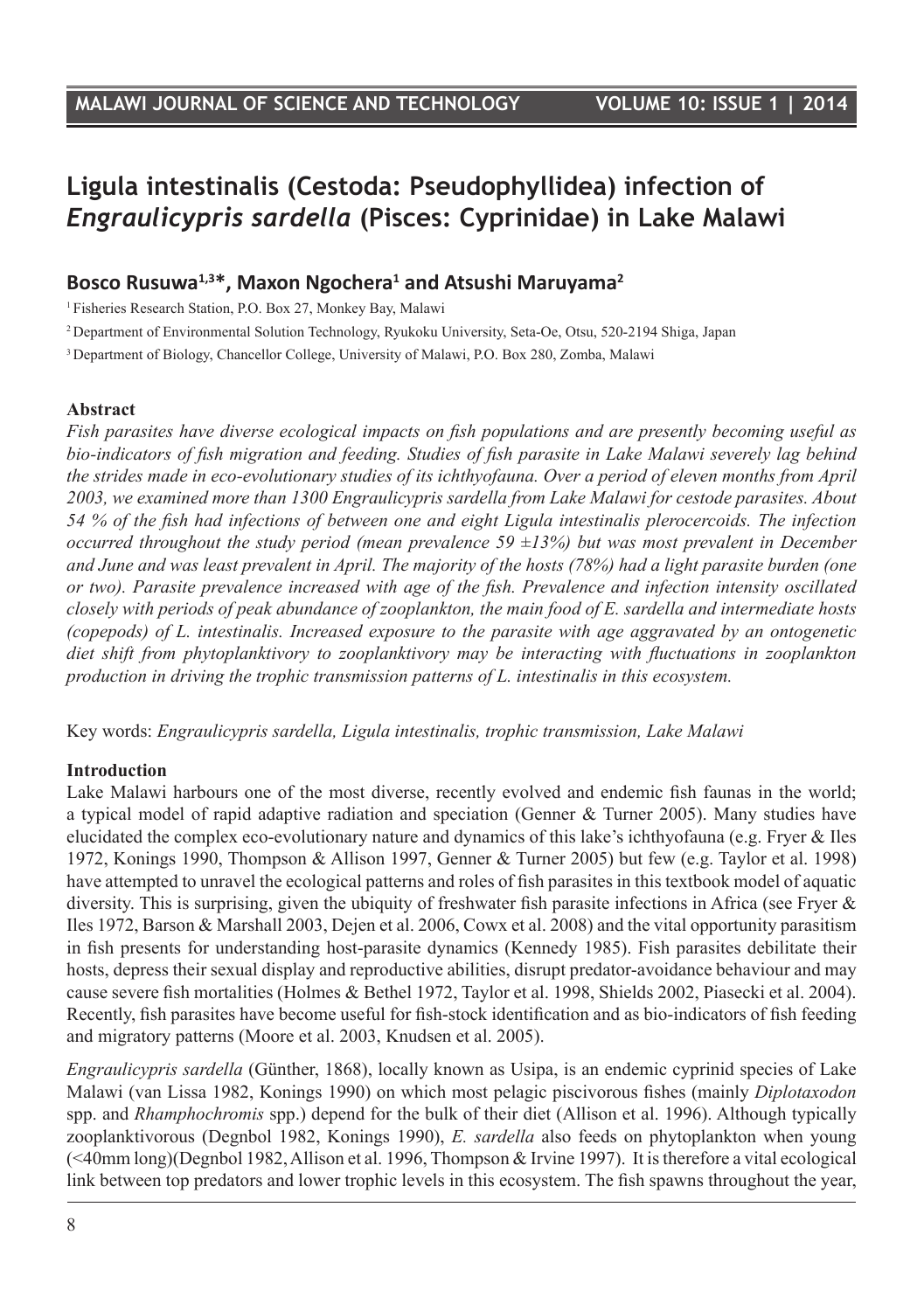but chiefly in the rainy season)(Thompson 1996, Maguza-Tembo et al, 2009), maturing at about 70-75mm and growing up to 135 mm total length (van Lissa 1982, Thompson & Allison 1997). Larvae and juveniles of up to 30mm long live in the open waters of the lake, after which size they migrate inshore (Konings 1990) and recruit into the artisanal 'Chirimila' fishery (Thompson & Allison 1997).

*Engraulicypris sardella* is an important food fish in Malawi (Konings 1990, Thompson 1996), contributing up to 58% of the nation's traditional seine net catches in some years (Fisheries Department 1999). The catch is often spread out to dry in the sun and huge numbers of live *Ligula* plerocercoids can be seen emerging from the fish, which can reduce the marketability of the product (Kanyerere, pers.comm). Very little is known about this *Ligula* infection. The objective of this study was to obtain preliminary data on prevalence and intensity of *Ligula* infection in *E. sardella* in southern Lake Malawi.

#### **Materials and methods**

A total of 1345 *E. sardella* (mean length 93.31 ± 0.65 mm, range: 35 -135mm) were sampled from 'Chirimila' catches at fishing beaches from April 2003 to February 2004 at Monkey Bay, Lake Malawi (Fig. 1). The fish were obtained early in the morning immediately upon landing of the previous night's catch and kept in a freezer. Undissected fish total wet weight (nearest 0.01 g) and length (nearest mm) were determined on thawed tissue-mopped (to remove excess water) samples. After dissection, the number, individual length (nearest mm) and total wet weight (nearest 0.01 g) of *Ligula* plerocercoids per fish were recorded. Identity of the parasites was confirmed using Meyer & Olsen (1975). Parasite index (PI), a measure of the severity of infection (Bagamian et al. 2004) was established for each infected fish according to Barson & Marshall (2003). Fish ages were estimated using the growth formula for *E. sardella* in the same area as derived by Rufli & van Lissa (1982) and confirmed by Maguza-Tembo et al (2009).

Data analysis was carried out using statistical package Palaeontological Statistics (Hammer et al. 2001). After Shapiro-Wilk tests for data normality, Kruskal-Wallis and Mann-Whitney pairwise comparison tests (with Bonferroni-corrected p values) were used for assessing differences in means. Correlations were done on *Ligula* parasite prevalence against fish size classes. Variations about the mean are expressed as 95% confidence intervals.

### **Results**

The oldest and youngest *E. sardella* sampled were about 76 weeks and two weeks of age, respectively (mean age:  $19.5 \pm 0.3$  weeks). Most of the fish (about 90%) sampled throughout the study were equal to or less than 30 weeks old (Fig. 2). About 54% of *E. sardella* sampled were infected with *Ligula intestinalis*  plerocercoids. The smallest and biggest infected fish were 72mm (about 11 weeks old) and 135mm long (about 76 weeks old), respectively. Parasite prevalence ranged from 33% to 83% (mean  $\pm$  SE: 59  $\pm$  13%) (Fig. 3A). It was highest in June and December (83%) and lowest in April (33%). Fish size (as age class) was positively correlated with prevalence  $(r = 0.87, p \le 0.01)$  (Fig. 4).

Parasite intensity varied significantly across the months (Kuskal-Wallis test,  $p<0.0001$ ). It was lower in April than in November (p<0.0001), December (p<0.01) and January (p<0.00001), lower in May than in November (p<0.00001), December (p<0.001) and January (p<0.000001), lower in June than in November (p<0.01) and January (p<0.001), lower in July than in November (p<0.01), December (p<0.05) and January  $(p<0.001)$ , lower in August than in January  $(p<0.05)$  and was also lower in October than in November  $(p<0.05)$  and January  $(p<0.01)$  (Fig. 3B). Only about one fifth (22%) of the infected fish were heavily parasitized with three or more plerocercoids while the majority (78%) had a light worm burden of one or two. The longest plerocercoid (320 mm) was almost thrice the size of its host fish (120mm long). Difference in size between the shortest and longest parasite in the same host ranged from 5 to 275 mm. The parasite index was highest in November (14.05  $\pm$  1.95, n = 60) and lowest in February (0.42  $\pm$  0.13, n = 60) but generally fluctuated between  $6.11 \pm 1.45$  and  $9.82 \pm 1.90$  (Fig. 3C). Infected fish were older (149.6  $\pm$  3.1) days, range:  $75.4 - 530.9$ , n =  $725$ ) than uninfected ones  $(120.6 \pm 3.2$  days, range:  $13.0 - 530.9$ , n = 617)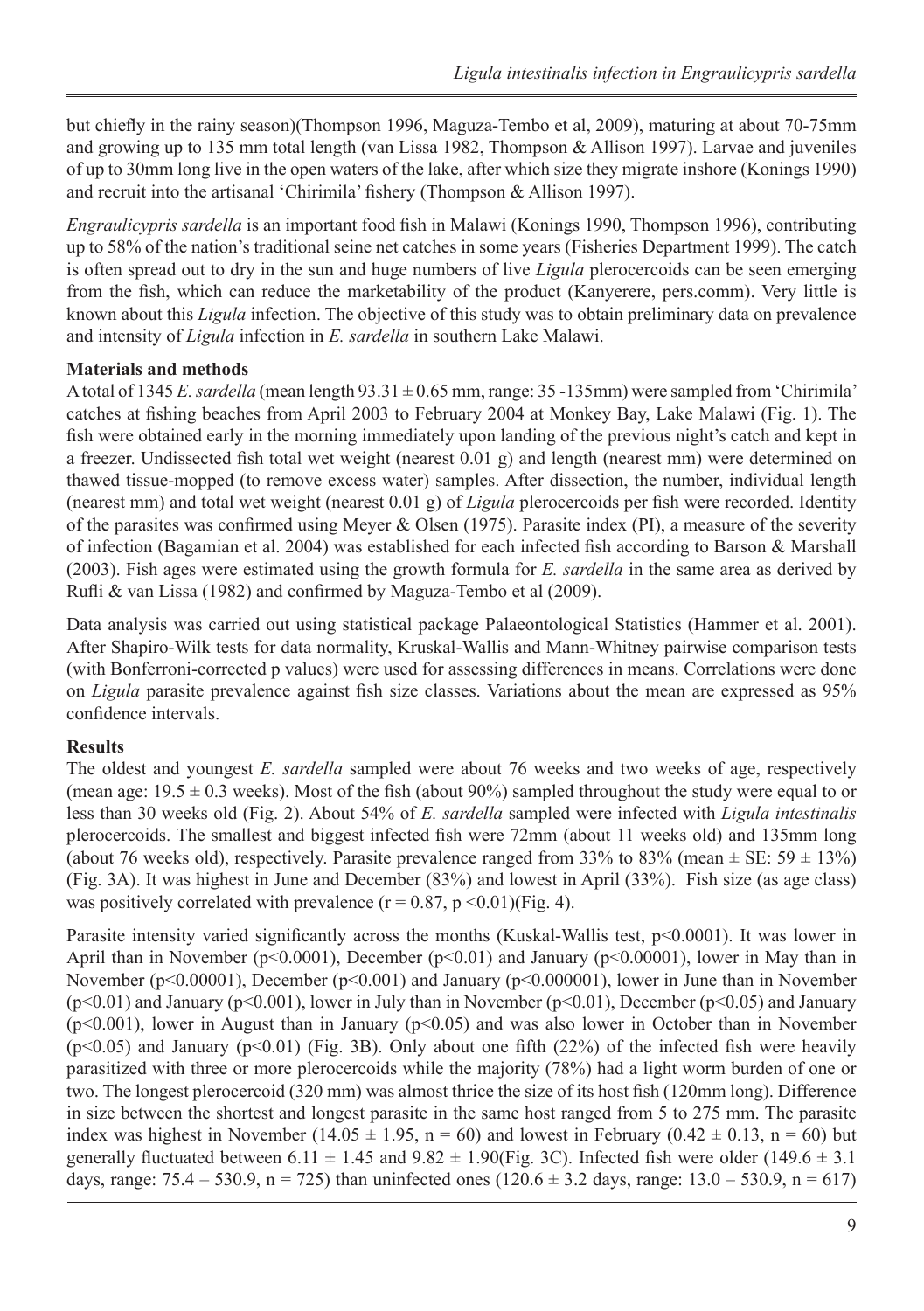#### $(p<0.0001)$

#### **Discussion**

Infection of *E. sardella* by *L. intestinalis* occurred throughout the year, with marked temporal variations. This is in accord with *Ligula* infection patterns of other cyprinid species across Africa (e.g. Barson & Marshall 2003, Cowx et al. 2008). Most helminth parasites utilise the food chain for their transmission (Marcogliese 1995, Piasecki et al. 2004, Bagamian et al. 2004, Knudsen et al., 2005, Dejen et al. 2006). Dubinina (1980) and Loot et al. (2006), among many authorities, describe how this is achieved by L. intestinalis. Its coracidia larval stages are free-swimming and get ingested by the first intermediate host, a planktonic copepod. In the copepod the parasite develops into a procercoid form. When infected copepods are eaten by fish the procercoid larvae develop into plerocercoids in the fish's abdominal cavity. The definitive host is a piscivorous bird where the parasites mature and lay eggs that are later shed into the water through bird faeces. The main diet of adult *E. sardella* in Lake Malawi consists of zooplankton Mesocyclops sp. and Cyclops sp. (Degnbol 1982, Van Lissa 1982, Allison et a.l 1996). These copepod genera are intermediate hosts of *L. intestinalis* (Meyer & Olsen 1975, Piasecki et al. 2004). Trophic transmission may be the most likely route of *Ligula* into E. sardella.

Zooploankton abundance in Lake Malawi fluctuates seasonally (Twombly 1983, Irvine & waya 1999) in direct response to increased phytoplankton production due to intensified lake mixing and available nutrient supply in June–July (Patterson & Kachinjika, 1993). Maximum and minimum zooplankton abundances (including those of Mesocyclops aequatorialis aequatorialis and Thermocyclops neglectus) occur in July and early months of the year (December-February), respectively (Twombly 1983, Irvine & waya 1999). The prevalence of cestodes in their copepod hosts fluctuates seasonally as a function of encounter rates determined by zooplankton abundance (Marcogliese 1995, Loot et al. 2006). This variation in the availability of infected copepod hosts that are food for fish is among the most frequent causes of fluctuations in prevalence and abundance of *Ligula* infections (Dejen et al., 2006, Loot et al. 2006). Although the exact nature of correspondence between its copepod intermediate host abundance and Ligula's prevalence in *E. sardella* is not very clear here, the period of high parasite prevalence (October-December) and high parasite index (November) obtained in this study both occur following a period of maximum abundance of zooplankton (July-October)(Twombly 1983, Irvine & waya. 1999). The seasonal variation in *Ligula*  prevalence may probably be a combined effect of temporal changes in the availability of their intermediate hosts (copepods) coupled with variation of cestode parasites themselves in their zooplankton intermediate hosts.

The present study revealed ontogenetic differences in *L. intestinalis* infection. As juveniles, *E. sardella*  feeds on both phytoplankton and zooplankton but switches to a zooplanktivorous diet from a size of 40mm onwards (Degnbol 1982, Van Lissa 1982, Thompson & Irvine 1997), adopting a diet dominated by Mesocyclops sp. and Cyclops sp. (Degnbol 1982, Van Lissa 1982, Allison et a.l 1996). These copepods are intermediate hosts of *L. intestinalis* (Meyer & Olsen 1975, Piasecki et al. 2004). In host-parasite systems, where transfer of parasites between two intermediate hosts largely depends on ingestion of one host by another (Marcogliese 1995, Piasecki et al. 2004), such a diet shift (to zooplanktivory) may increase the fish's exposure to parasites and thus the propensity for infection (Dogiel 1961, Kennedy 1985, Dejen et al., 2006, Cowx et al. 2008). Size-related exponential increases of *L. intestinalis* prevalence due to diet switching to copepods have also been documented in other cyprinids in Lakes Victoria and Tana (Dejen et al., 2006, Cowx et al. 2008).

Fish parasitism may depress fish's marketability (Piasecki et al. 2004) and, in the case of L. intestinalis, the infection may significantly reduce the fecundity of hosts (Marcogliese 1995, Bagamian et al. 2004) and thus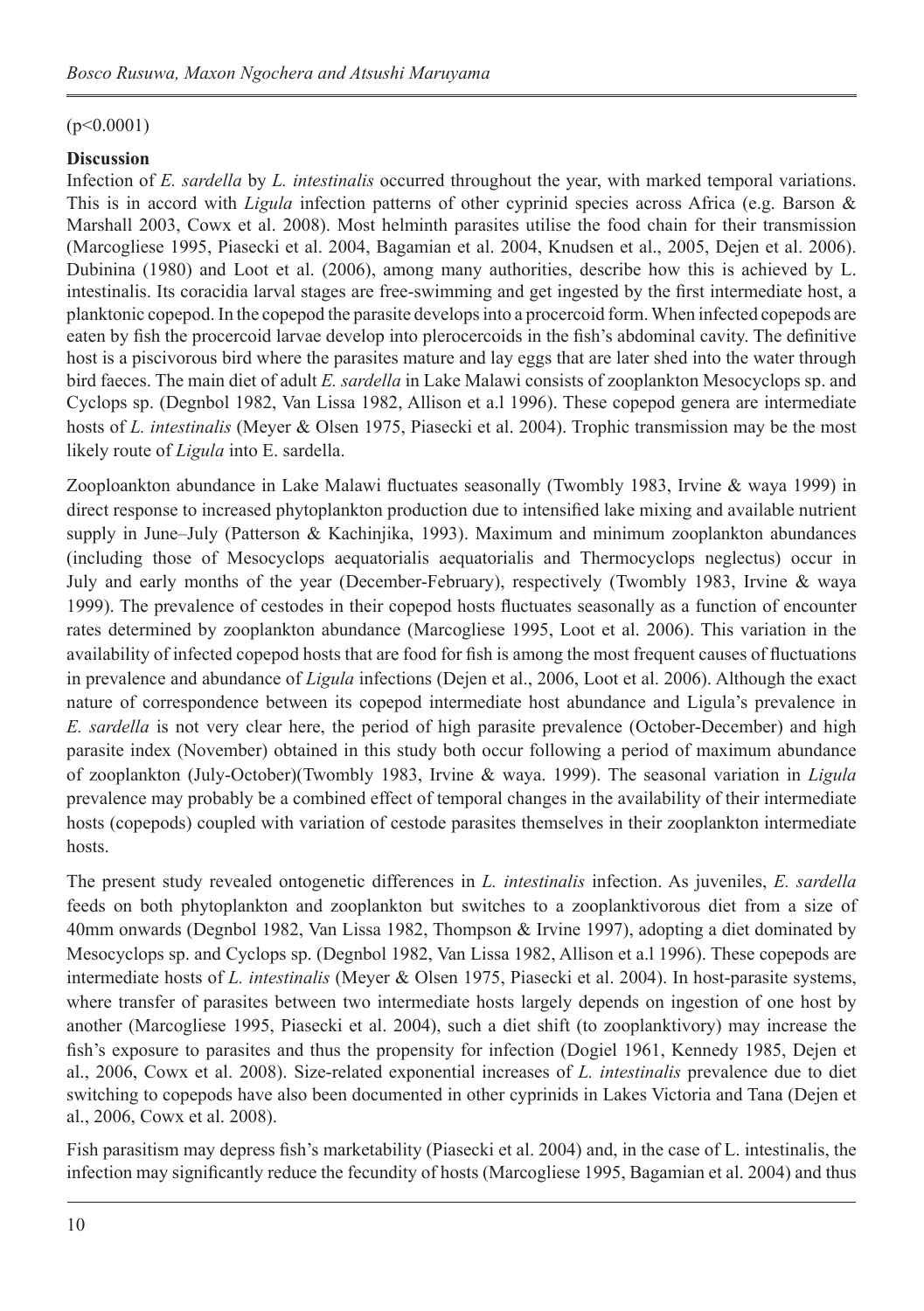affect their reproductive output (Cowx et al. 2008). *Engraulicypris sardella* is known for its occasionally wild inter-annual recruitment variations (Thompson 1996, Thompson & Allison 1997) and its fast growing short-life history pattern (van Lissa 1982, Thompson & Bulirani, 1993, Thompson & Allison 1997, Maguza-Tembo et al, 2009). None of the *E. sardella* in this study exceeded 76 weeks of age. The potential effect of parasitism on such a life cycle can not therefore be totally ruled out. More, longer and wide-covering studies of *Ligula* infection of *E. sardella* in this lake are necessary to elucidate the potential impacts of this parasitism on the productivity of such an important food fish.

#### **Acknowledgements**

We thank M. Banda, G. Kanyerere and O. Nkhoma of the Fisheries Research Unit, Monkey Bay for facilitating data collection and for their encouragement and inspiration throughout this study. We are also grateful to George Turner of University of Wales, Bangor, UK for his useful comments on an earlier draft of this manuscript.

#### **References**

- Allison E.H., Irvine K., Thompson A.B., Ngatunga B.P. (1996). Diets and food consumption rates of pelagic fish in Lake Malawi, Africa. *Freshwater Biology* 35: 489-515
- Bagamian K.H., Heins D.C., Baker J.A .(2004). Body condition and reproductive capacity of three-spined stickleback infected with the cestode Schistocephalus solidus. *Journal of Fish Biology* 64: 1568 –1576
- Barson M., Marshall B.E. (2003). The occurrence of the tapeworm Ligula intestinalis (L.) in Barbus paludinosus from a small dam in Zimbabwe. *African Journal of Aquatic Science* 28(2): 175 –178
- Cowx I.G., Rollings D., Tumwebaze R. (2008). Effect of Ligula intestinalis on the reproductive capacity of Rastrineobola argentea in Lake Victoria. *Journal of Fish Biology* 73: 2249–2260
- Degnbol P. (1982). Food habits of larval Engraulicypris sardella in Lake Malawi: Diurnal feeding pattern and comparison of size groups, pp 57-67. In: FAO Fishery Expansion Project, Malawi; Biological studies on the pelagic ecosystem of Lake Malawi. Rome, FI: DP/MLW/75/019, Technical Report 1.
- Dejen E., Vijverberg J., Sibbing F.A. (2006). Spatial and temporal variation of cestode infection and its effects on two small barbs (Barbus humilis and B. tanapelagius) in Lake Tana, Ethiopia. *Hydrobiologia*  556:109–117
- Dogiel V. A. (1961). Ecology of the parasites of freshwater fishes, pp 1-47. In: Dogiel V.A., Petrushevski G.K., Polyanski Y. I. (eds.). Parasitology of Fishes. Oliver & Boyd, Edinburgh & London
- Dubinina M. N. (1980). Tapeworm Cestoda Ligulidae of the fauna of the USSR. Springfield, IL: US Department of Commerce National Technical Information Service.
- Fisheries Department (1999). Fish Stocks and Fisheries of Malawian Waters: Resource Report 1999. Malawi Government Fisheries Bulletin No. 39, Lilongwe, Malawi.
- Fryer G, Iles T.D. (1972). The Cichlid Fishes of the Great Lakes of Africa. Oliver & Boyd, Edinburgh, UK
- Genner M.J., Turner G.F. (2005). The mbuna cichlids of Lake Malawi: a model for rapid speciation and adaptive radiation. *Fish and Fisheries* 6: 1–34
- Hammer Ø., Harper D.A.T., Ryan P.D. (2001). PAST: Paleontological Statistics Software Package for Education and Data Analysis. *Palaeontologia Electronica* 4(1): 9pp.
- Holmes J.C., BetheL W.M. (1972). Modification of intermediate host behaviour by parasites. pp 123-149 In: Canning EU &Wright CA (Eds.). Behavioural aspects of parasite transmission, Linnean society of London-Academic Press, London.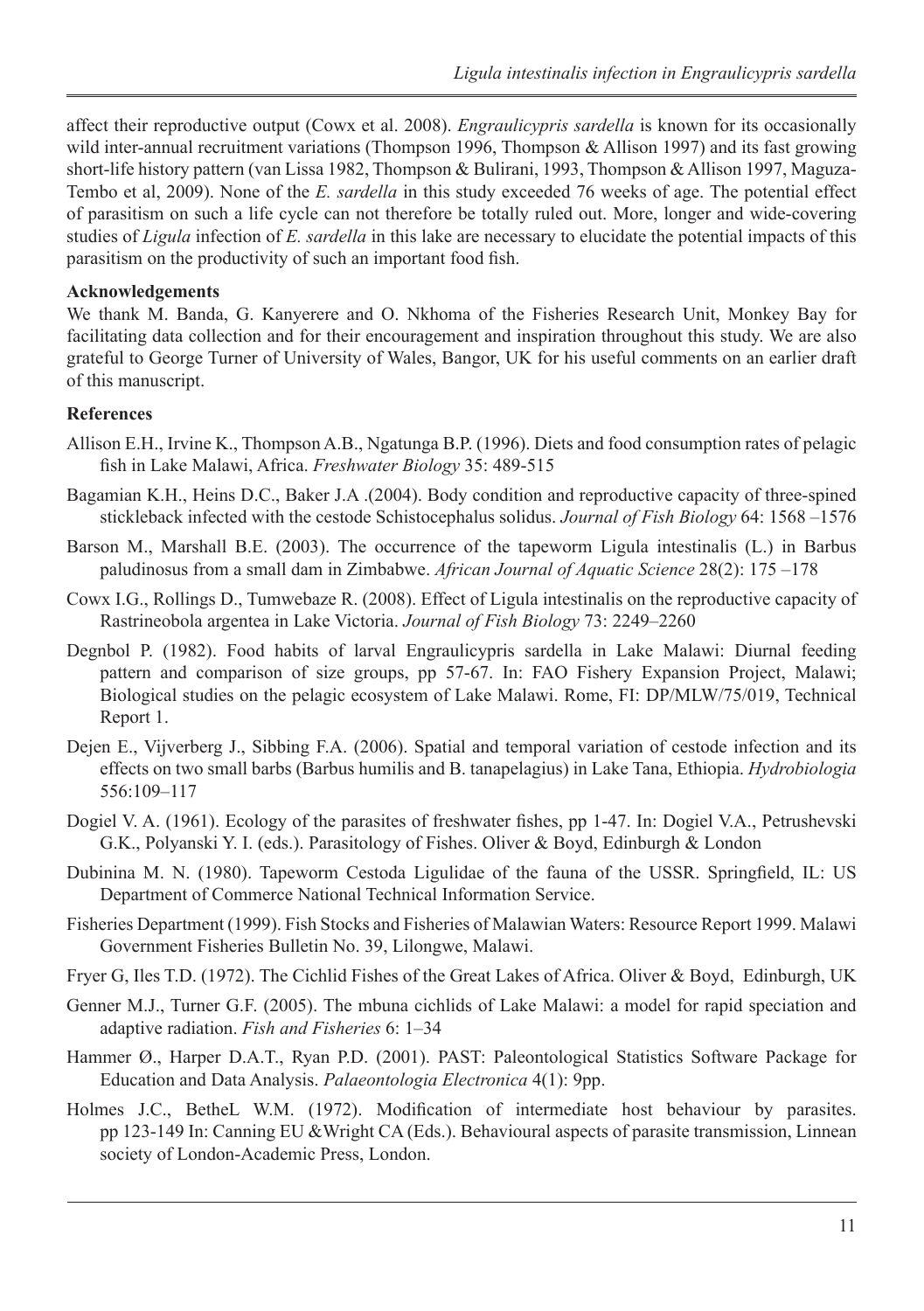- Irvine K., Waya R. (1999). Spatial and temporal patterns of zooplankton standing biomass and production in Lake Malawi. *Hydrobiologia* 407: 191–205, 1999.
- Kennedy C.R. (1985). Interactions of fish and parasite populations: to perpetuate or pioneer? pp. 1-20 In: Rollinson D., Anderson R.M. (eds.). Ecology and genetics of host-parasite interactions. The Linnean Society Symposium Series 11, Academic Press, London.
- Knudsen R., Rikardsen A.H., Dempson J.B., Bjørn P.A., Finstad B., Holm M., Amundsen P.A. (2005). Trophically transmitted parasites in wild Atlantic salmon post-smolts from Norwegian fjords. *Journal of Fish Biology* 66: 758–772
- Konings A. (1990). Cichlids and all the other fishes of Lake Malawi. T.F.H. Publications, Neptune, New Jersey
- Loot G., Young-seuk P., Lek S., Brosse S. (2006). Encounter rate between local populations shapes host selection in complex parasite life cycle. *Biological Journal of the Linnean Society* 89: 99–106.
- Maguza-Tembo F., Palsson O.K. Msiska O.V. (2009). Growth and exploitation of Engraulicypris sardella in the light attraction fishery of Southern Lake Malawi. *Malawi Journal of Aquaculture and Fisheries* 1: 6-12
- Marcogliese D.J. (1995). The role of zooplankton in the transmission of helminth parasites to fish. *Reviews in Fish Biology and Fisheries* 5: 336-371
- Meyer M.C, Olsen O.W. (1975). Essentials of Parasitology 2nd Edition. Wm. C. Brown Company Publishers, Dubuque, Iowa, USA.
- Moore B.R., Buckworth R.C., Moss H., Lester R.J.G. (2003). Stock discrimination and movements of narrow-barred Spanish mackerel across northern Australia as indicated by parasites. *Journal of Fish Biology* 63: 765–779
- Piasecki W., Goodwin A.E., Eiras J.C., Nowak B.F. (2004) Importance of Copepoda in freshwater aquaculture. *Zoological Studies* 43: 193–205.
- Patterson, G., Kachinjika O. (1993). Effect of wind-induced mixing on the vertical distribution of nutrient and phytoplankton in Lake Malawi. *Verh. int. Ver. Limnol*. 25: 872–876.
- Rufli H. van Lissa J.(1982). Age and growth of Engraulicypris sardella in Lake Malawi. pp 85-97. In: Biological studies on the pelagic ecosystem of Lake Malawi. FAO Technical Report 1. FI:DP/ MLW/75/019.
- Shileds B.A., Groves K.L., Rombaugh C., Bellmore R. (2002). Ligulosis associated with mortality in largescale suckers. *Journal of Fish Biology* 61: 448 – 455
- Taylor M.I., Turner G.F., Robinson R.L., Stauffer J.R. Jnr. (1998). Sexual selection, parasites and bower height skew in a bower-building cichlid fish. *Animal Behaviour* 56: 379–384
- Thompson, A.B. (1996). Early life-history of Engraulicypris sardella (Cyprinidae) in Lake Malawi/Niassa. *J. Plankton Res*., 18,1349-1368.
- Thompson A.B., Allison E.H. (1997). Potential Yield estimates of unexploited pelagic fish stocks in lake Malawi. *Fisheries Management and Ecology* 4:31-48
- Thompson A.B., Bulirani A. (1993). Growth of usipa (Engraulicypris sardella) in Lake Malawi/Niassa. In Marshall,B.E., Mubamba,R. (eds), Symposium on Biology, Stock Assessment and Exploitation of Small Pelagic Fish Species in the African Great Lakes Region. FAO, Rome. C1FA Occ Pap., 19,87-99.
- Thompson A.B., Irvine K. (1997). Diet-shifts and food-dependent survival in Engraulicypris sardella (Cyprinidae) larvae from Lake Malawi, *Africa Journal of Plankton Research* 19 (3): 287-301 Twombly S. (1983).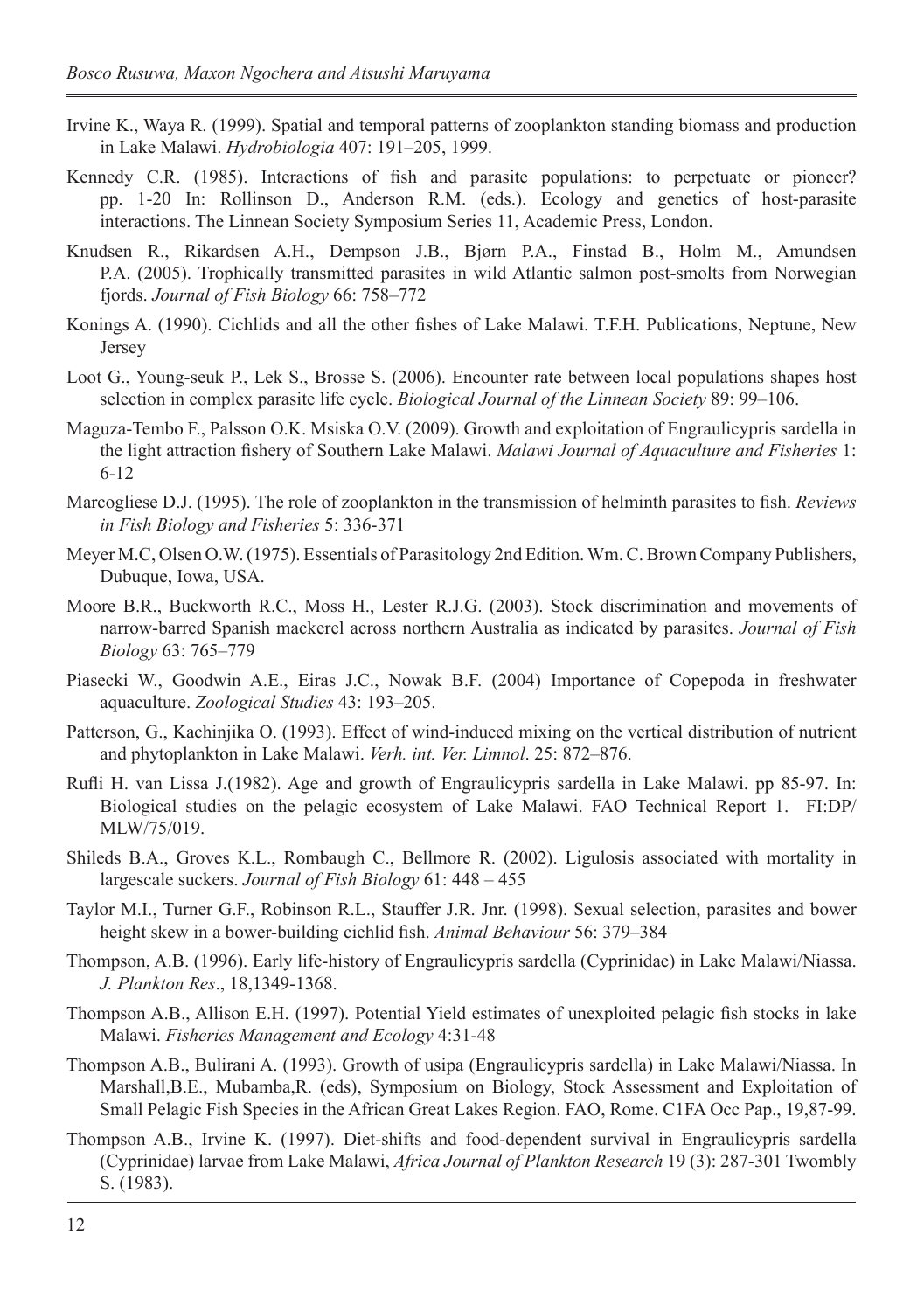- Seasonal and Short Term Fluctuations in Zooplankton Abundance in Tropical Lake Malawi. *Limnology and Oceanography* 28(6): 1214-1224
- Van Lissa J. (1982). Food habits of Engraulicypris sardella from along the shoreline of Lake Malawi, pp 98-108. In: FAO. Fishery Expansion Project, Malawi. Biological studies on the pelagic ecosystem of Lake Malawi. Rome, FI:DP/MLW/75/019,Technical Report 1.

#### **Figures**



**Figure 1:** *Map of southern Lake Malawi, showing the location of Monkey Bay, the sampling site of E. sardella in this study*



**Figure 2:** *Age frequency distribution of E. sardella in southern Lake Malawi (n=1343)*